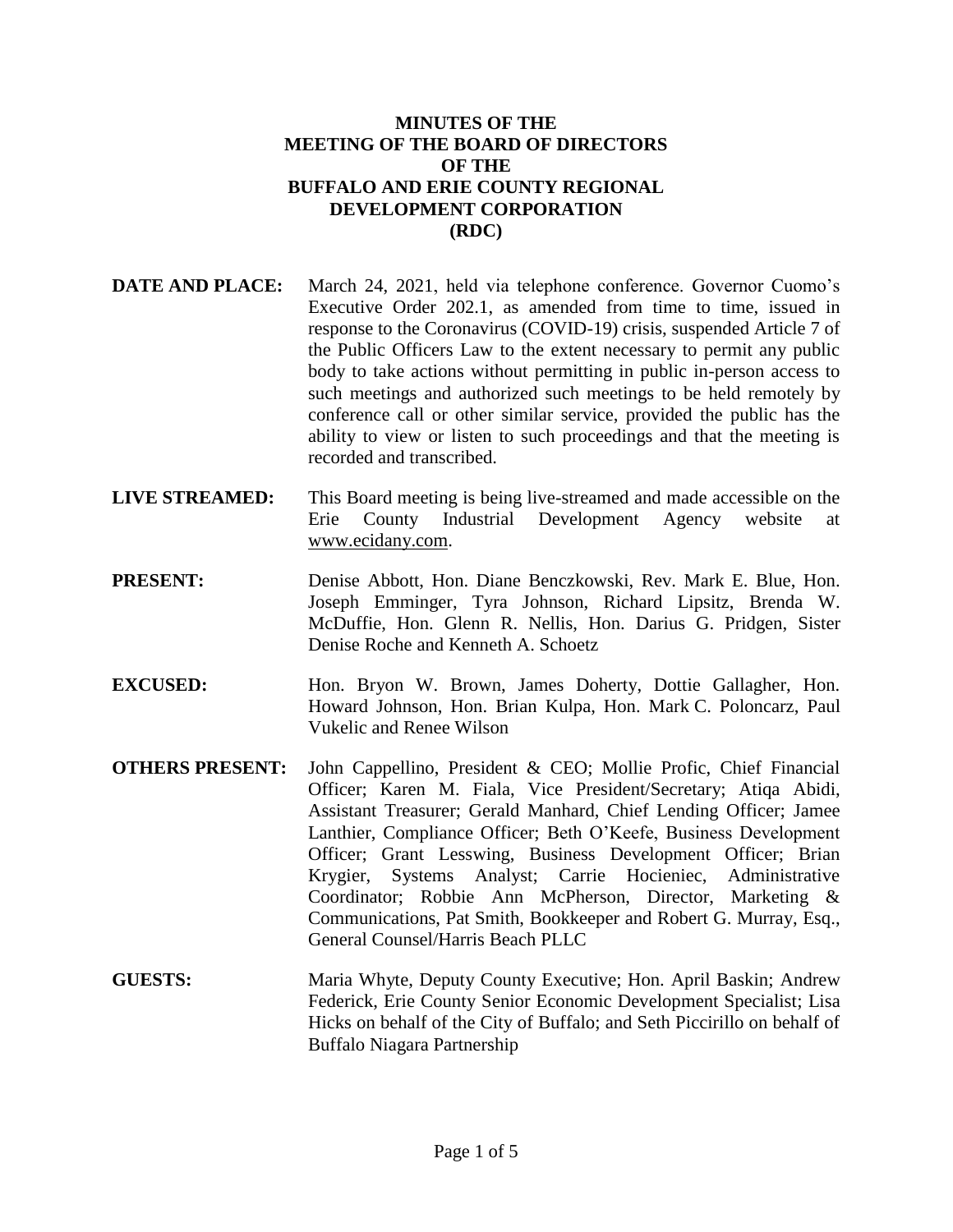There being a quorum present at 1:11 p.m., the Meeting of the Board of Directors of the Buffalo and Erie County Regional Development Corporation was called to order by Chairwoman McDuffie.

#### **MINUTES**

The minutes of the February 24, 2021 meeting of the members were presented. Mr. Nellis moved and Ms. Abbott seconded, to approve of the minutes. Ms. McDuffie called for the vote, and the minutes were then unanimously approved.

### **REPORTS/ACTION ITEMS/INFORMATION ITEMS**

Financial Report. Ms. Profic presented the February 2021 financial report, noting that the balance sheet shows that the RDC ended the month with total assets of \$17.4M and net assets of \$17M. There was one loan payoff during the month, as noted in the portfolio summary. The February income statement shows \$46,000 of revenue, mostly loan interest income, and \$42,000 of expenses, netting to income of \$4,000 in February. The year-to-date income statement shows revenue of \$83,000 and \$72,000 of expenses, for net income of \$11,000 through the first two months of the year. Ms. McDuffie directed that the report be received and filed.

Finance and Audit Committee Update and Committee Self-Evaluation. Ms. Profic presented this report including the Freed Maxick draft 2020 financial statements. Ms. Profic noted that the three main points of the presentation were an unmodified (clean) opinion on the financial statements, there were no uncorrected audit adjustments, and there were no material weaknesses or significant deficiencies noted (no management letter comments). The Committee also reviewed and recommend the following for approval: 2020 Public Authorities Report, 2020 Investment Report, Investment & Deposit Policy, Committee Charter, Committee Self-Evaluation, Management's Assessment of the Effectiveness of Internal Controls, and Corporate Credit Card Policy with no suggested changes. Each year the Committee completes a selfevaluation, based on the Committee Charter. In 2020, the Committee fulfilled its duties as documented. Ms. McDuffie directed that the reports be received and filed.

Audited Financial Statements. Ms. Profic stated that as a special-purpose government engaged in business-type activities, the RDC's financial statements are prepared based on Governmental Accounting Standards and include a Management's Discussion and Analysis section, which provides a condensed overview of the statements. The statements of net position (balance sheets), show total assets of \$17.3M as of December 31, 2020, a slight decrease from 2019. Loans receivable increased \$1M due to loans closed in 2020 and lower than normal principal repayments due to pandemic deferrals. The statements of revenues, expenses, and changes in net position (income statements) detail the \$28,000 decrease in net position for the year. Revenues of \$388,000 were down from \$500,000 in 2019, again due mostly to pandemicrelated interest deferrals. Operating expenses decreased substantially from \$1.8M in 2019 to \$541,000 in 2020, due to a decrease in loan loss expense in 2020. The loans that were fully reserved at the end of 2019 were written off on 12/31/20. The cash flows statements details the changes in cash balances from year to year. The remainder of the financials are the notes, supplementary information, and the Schedule of Expenditures of Federal Awards. There were no findings or questioned costs noted as a result of the Single Audit. The report to the Board,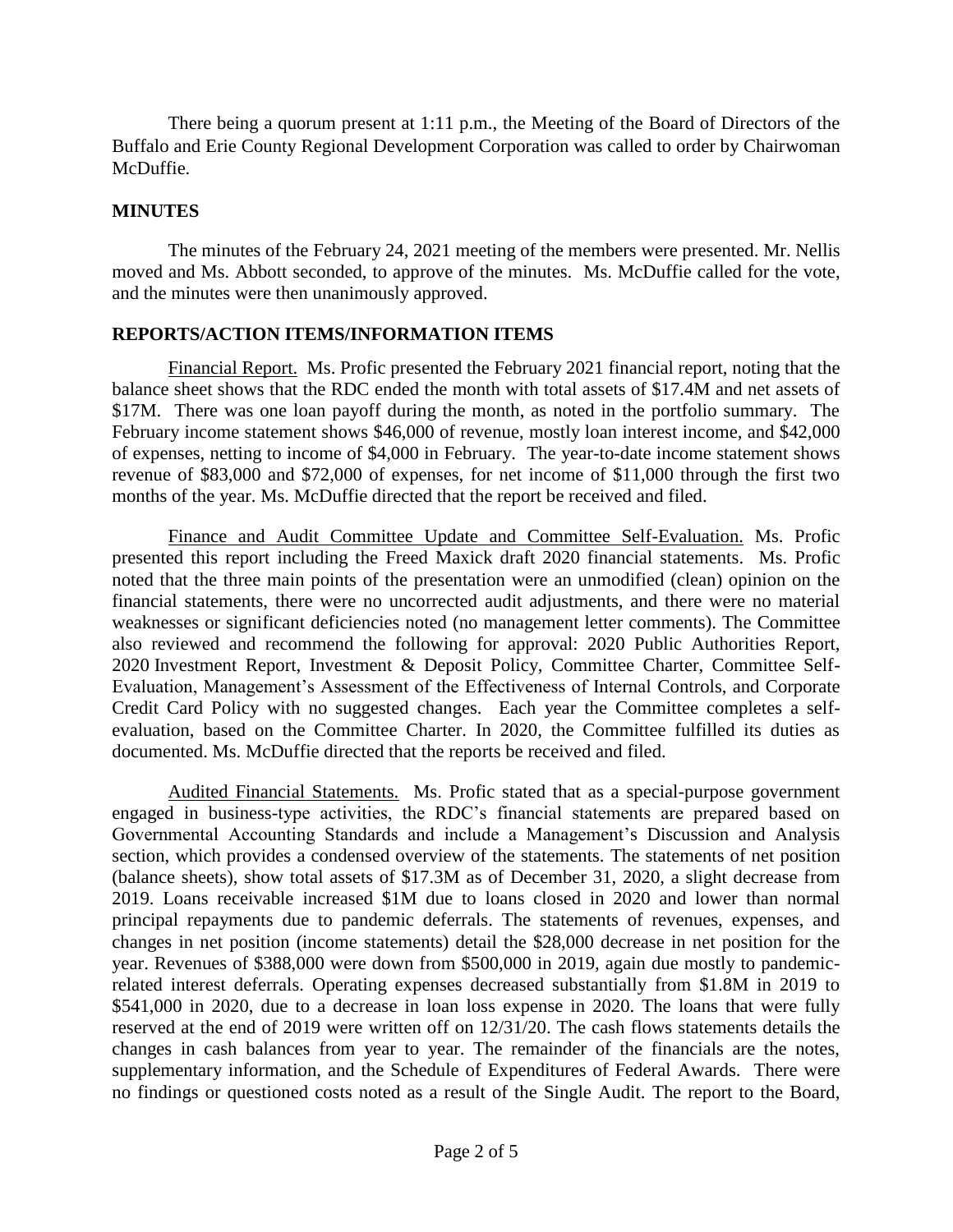which documents the auditors' required communications, a summary of accounting estimates made within the financials, some recently issued accounting standards, and the management letter noting no significant deficiencies or material weaknesses. Ms. Profic stated an unmodified opinion was issued on the statements. These drafts were reviewed and discussed in detail with the Finance & Audit Committee on March 17, 2021, and they recommended approval to the Board. Ms. Profic also noted they will continue to work with Freed Maxick to file IRS Form 990 and the Data Collection Form.

Mr. Emminger moved and Ms. Benczkowski seconded to approve of the 2020 Audited Financial Statements. Ms. McDuffie called for the vote and the 2020 Audited Financial Statements were unanimously approved.

2020 Investment Report. Ms. Profic noted that this report is required by Public Authorities Law and includes RDC's investment guidelines, the results of our annual audit, and detail of investment income and fees for the year. It was noted that a new account was opened related to the CARES Act revolving loan fund award. The amount of \$15,000 of investment income was earned on these accounts during 2020, and no fees were paid. This report was reviewed by the Finance & Audit Committee at their March 17, 2021 meeting and recommended to the Board for approval.

Mr. Lipsitz moved and Sister Denise seconded to approve of the 2020 Investment Report. Ms. McDuffie called for the vote and the 2020 Investment Report was unanimously approved.

Governance Committee Update, Committee Self-Evaluation and Board Self-Evaluation. Ms. McDuffie presented this report and noted same as ECIDA report at prior meeting. Ms. McDuffie directed that the report be received and filed.

2021 Loan Status Report. Mr. Manhard presented this report. Mr. Emminger thanked the RDC staff and RDC Loan Committee for their great work. Ms. McDuffie directed that the report be received and filed.

Approval of Board Certification of RLF Plan. Ms. Profic reviewed the memo regarding the Board certification of the Revolving Loan Fund plan. This is regarding our original/legacy loan fund, which was originally capitalized in the late 1970s/early 1980s. ECIDA was the original recipient/operator of the RLF, which was then moved to the RDC to administer. As part of our reporting to the EDA, the Board must certify that the RLF is being operated in accordance with the policies and procedures contained in the Loan Administration Plan. The most recent Administration Plan was approved October 1, 2018. Many of the requirements of the LAP overlap with Federal regulations and are tested as part of the Single Audit performed by Freed Maxick. In addition, Ms. Profic advise they asked Freed Maxick to perform a set of agreed-upon procedures to be performed in conjunction with the Single Audit. There were no findings or questioned costs from the single audit and two instances of documentation missing from existing borrowers. There were multiple attempts to obtain the documents and lending staff is continuing efforts to collect the documents.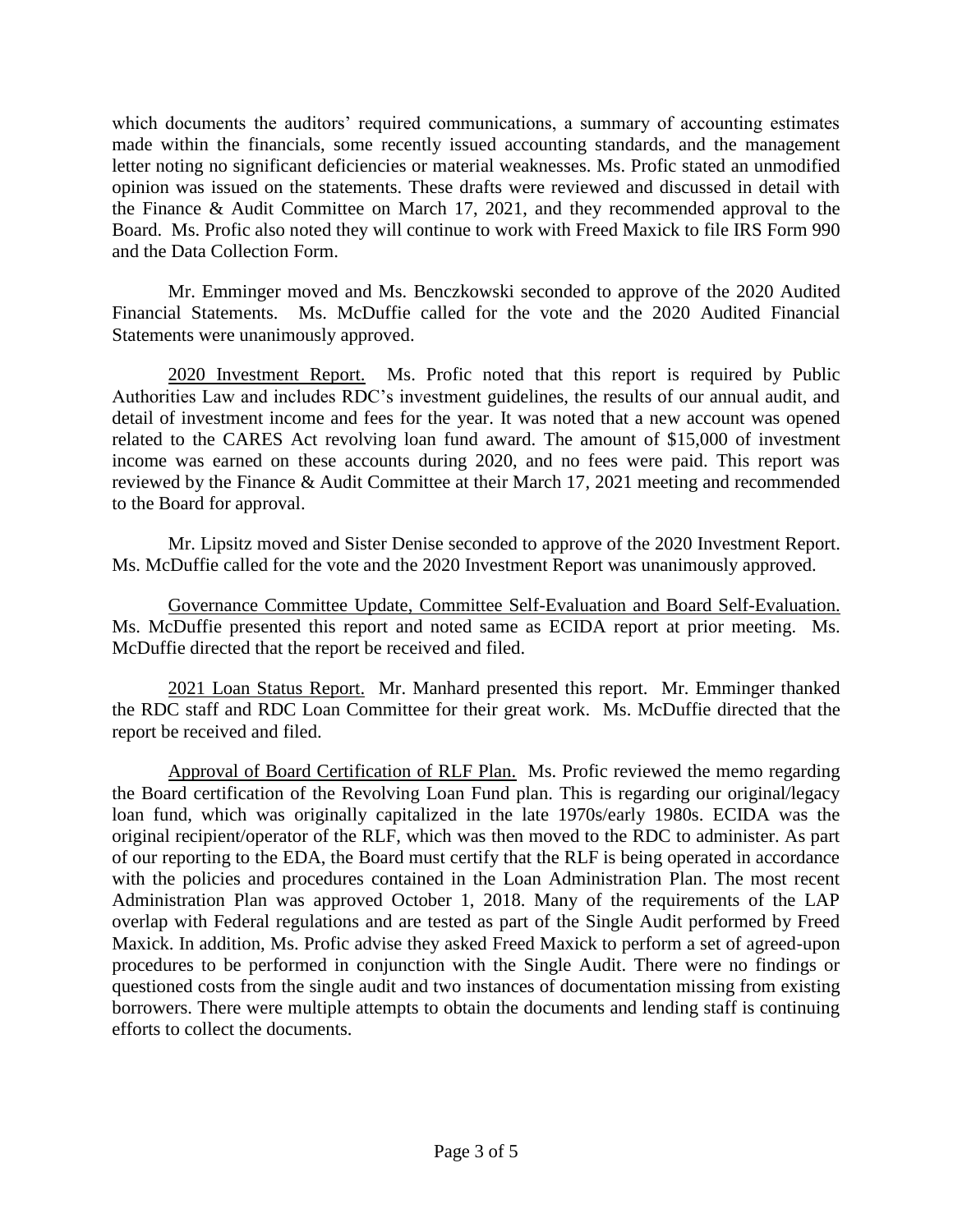Mr. Emminger moved and Ms. Abbott seconded to approve of the Board Certification of the RLF Plan. Ms. McDuffie then called for the vote and the following resolution was then unanimously approved:

RESOLUTION OF THE BUFFALO AND ERIE COUNTY REGIONAL DEVELOPMENT CORPORATION (THE "RLF LOAN BOARD" OR "RDC") IN CONNECTION WITH AN ANNUAL CERTIFICATION TO BE MADE UNDER THE STANDARD TERMS AND CONDITIONS AND ADMINISTRATIVE MANUAL REQUIREMENTS OF THE ECONOMIC DEVELOPMENT ADMINISTRATION (THE "EDA")

# **REVIEW AND ADOPTION OF POLICIES, REPORTS AND COMMITTEE CHARTERS**

The following policies, reports and committee charters, policies, amended policies, and charters were presented to board members, and brief discussion ensued noting that these are the same items previously reviewed and approved by the board of directors at the immediately preceding meeting of the members of the Erie County Industrial Development Agency:

- 2020 Mission Statement, Performance Measures and Results
- 2021 Mission Statement and Performance Measures
- 2020 Public Authorities Report
- Procurement Policy
- Sexual Harassment Policy
- Employee Compensation Program
- Code of Ethics & Conflict of Interest Policy
- Investment & Deposit Policy
- Whistleblower Policy and Procedures
- Defense & Indemnification Policy
- Finance & Audit Committee Charter
- Governance Committee Charter
- Property Disposition Guidelines
- Real Property Acquisition Policy
- Board Member Compensation, Reimbursement & Attendance Policy
- Travel, Conferences, Meals & Entertainment Policy
- Statement of Duties & Responsibilities of the Board of Directors
- Statement of the Competencies & Personal Attributes Required by Board Members
- Corporate Credit Card Policy

Mr. Lipsitz moved, and Mr. Blue seconded, to approve of all of the aforementioned policies, reports and committee charters, policies, amended policies, and charters. Ms. McDuffie called for the vote, and the motion was then unanimously approved.